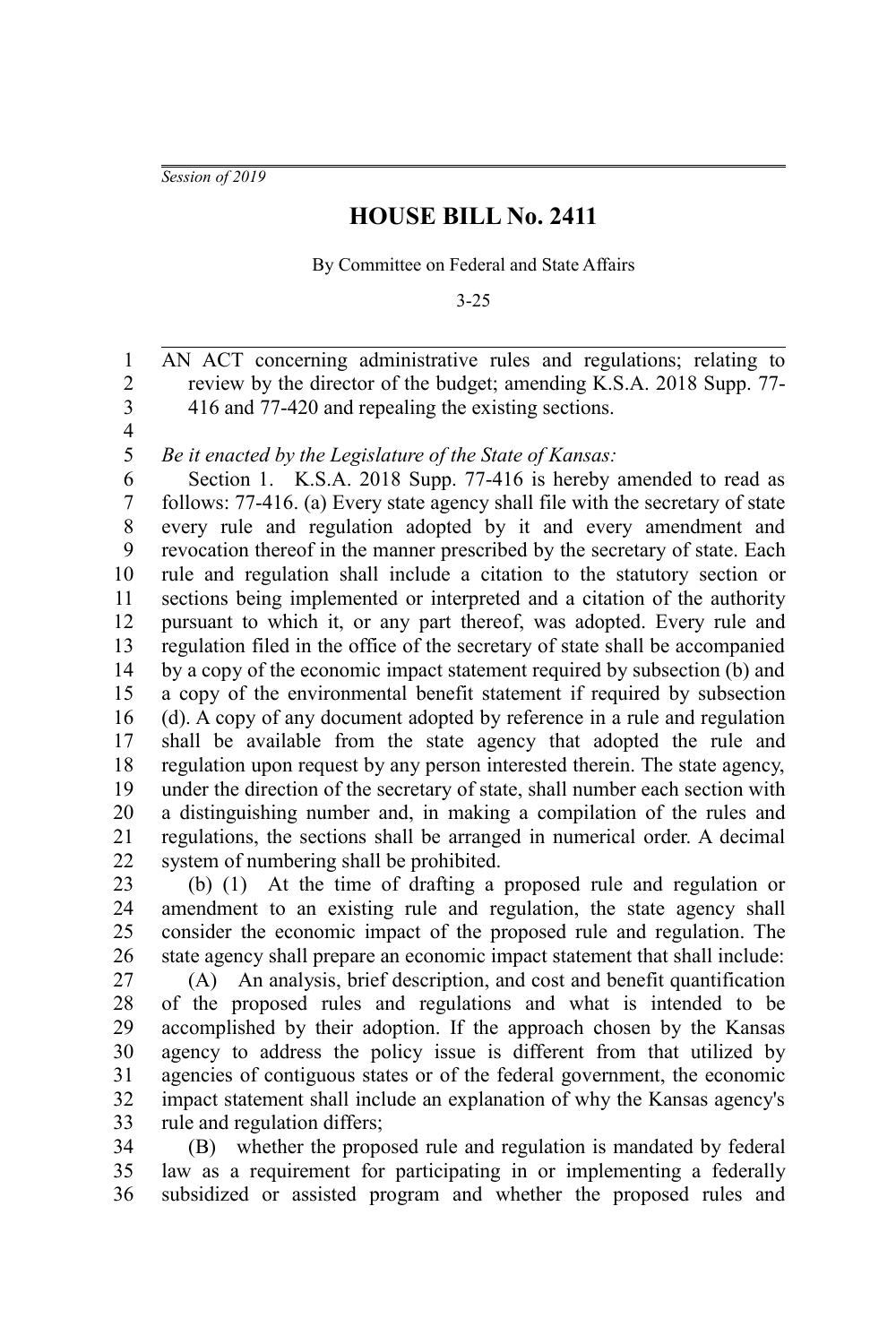regulations exceed the requirements of applicable federal law; 1

2

(C) an analysis specifically addressing the following factors:

(i) The extent to which the rule and regulation will enhance or restrict business activities and growth; 3 4

(ii) the economic effect, including a detailed quantification of implementation and compliance costs, on the specific businesses, business sectors, public utility ratepayers, individuals and local governmental units that will be affected by the proposed rule and regulation and on the state economy as a whole; 5 6 7 8 9

(iii) the businesses that would be directly affected by the proposed rule and regulation; 10 11

(iv) the benefits of the proposed rule and regulation compared to the cost; 12 13

(v) measures taken by the agency to minimize the cost and impact of the proposed rule and regulation on business and economic development within the state of Kansas, local government and individuals; *and* 14 15 16

(vi) an estimate, expressed as a single dollar figure, of the total annual implementation and compliance costs that are reasonably expected to be incurred by or passed along to businesses, local governmental units or members of the public and a determination of whether those costs will exceed  $$3,000,000$  over any two-year period; and 17 18 19 20 21

(vii) an estimate of the total implementation and compliance costs that are reasonably expected to be incurred by or passed along to businesses, local governmental units and individuals as a result of the proposed rule, expressed as a single dollar figure. 22 23 24 25

(2) The state agency shall consult with the league of Kansas municipalities, Kansas association of counties and the Kansas association of school boards, as appropriate, when preparing the economic impact statement of a proposed rule and regulation which increases or decreases revenues of cities, counties or school districts or imposes functions or responsibilities on cities, counties or school districts that will increase their expenditures or fiscal liability. The agency shall consult and solicit information from businesses, business associations, local governmental units, state agencies or institutions and members of the public that may be affected by the proposed rule and regulation or that may provide relevant information. 26 27 28 29 30 31 32 33 34 35 36

(3) As required pursuant to the provisions of K.S.A. 77-420(d), and amendments thereto, the state agency shall reevaluate and, when necessary, update the economic impact statement when directed to do so by the director of the budget and, if approved by the director of the budget, shall submit the revised economic impact statement at the time of filing a rule and regulation with the secretary of state. If a public hearing was held prior to the adoption of the rule and regulation, a state agency at the time 37 38 39 40 41 42 43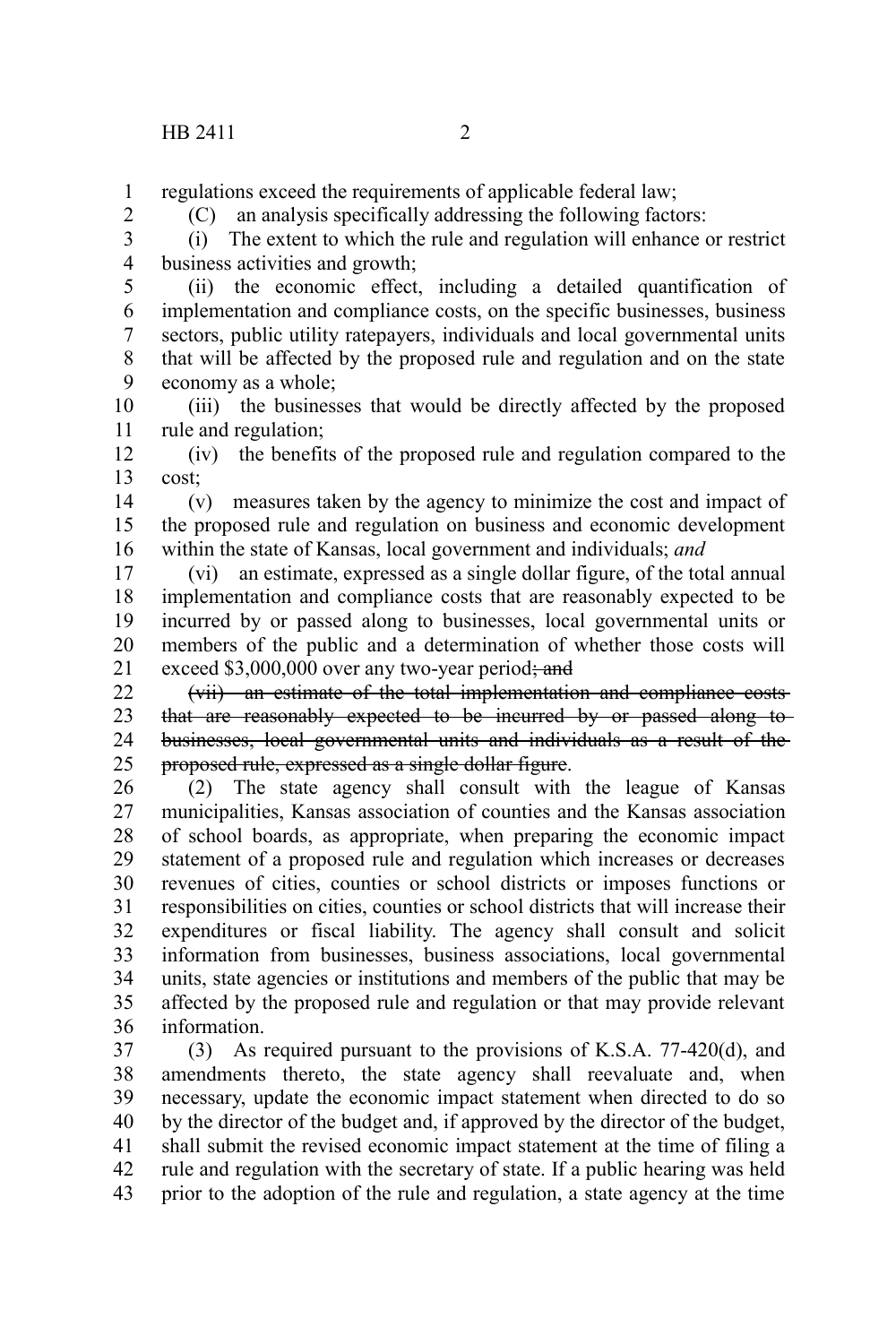of filing a rule and regulation with the secretary of state shall include as a part of the economic impact statement a statement specifying the time and place at which the hearing was held and the attendance at the hearing. A copy of the current economic impact statement shall be available from the state agency upon request by any party interested therein. 1 2 3 4 5

(c) Pursuant to the provisions of K.S.A. 77-420, and amendments thereto, the director of the budget shall review the economic impact statement prepared by any state agency and shall prepare a supplemental or revised statement and an independent analysis by the director of the budget of the cost and the factors as set forth in subsection  $(b)(1)(A)$  and (C) and subsection (e). If possible, the supplemental or revised statement shall include a reliable estimate in dollars of the anticipated change in revenues and expenditures of the state. It also shall include a statement, if determinable or reasonably foreseeable, of the immediate and long-range economic impact of the rule and regulation upon persons subject thereto, small employers and the general public. If, after careful investigation, it is determined that no dollar estimate is possible, the statement shall set forth the reasons why no dollar estimate can be given. Every state agency is directed to cooperate with the division of the budget in the preparation of any statement pursuant to this subsection when, and to the extent, requested by the director of the budget. The director of the budget shall follow the procedures set forth in K.S.A. 77-420, and amendments thereto, in evaluating and accepting or rejecting the proposed rule and regulation. No agency shall submit a rule and regulation to the secretary of state for filing before receiving the approval of the director of the budget as provided in this subsection and K.S.A. 77-420, and amendments thereto. 6 7 8 9 10 11 12 13 14 15 16 17 18 19 20 21 22 23 24 25 26

(d) At the time of drafting a proposed environmental rule and regulation or amendment to an existing environmental rule and regulation, the state agency shall consider the environmental benefit of such proposed rule and regulation or amendment. Prior to giving notice of a hearing on a proposed rule and regulation, the state agency shall prepare an environmental benefit statement that shall include a description of the need for and the environmental benefits that will likely accrue as the result of the proposed rule and regulation or amendment. The description shall summarize, when applicable, research indicating the level of risk to the public health or the environment being removed or controlled by the proposed rule and regulation or amendment. When specific contaminants are to be controlled by the proposed rule and regulation or amendment, the description shall indicate the level at which the contaminants are considered harmful according to currently available research. The state agency may consult with other state agencies when preparing the environmental benefit statement. The state agency shall reevaluate and, when necessary, update the statement at the time of filing a rule and 27 28 29 30 31 32 33 34 35 36 37 38 39 40 41 42 43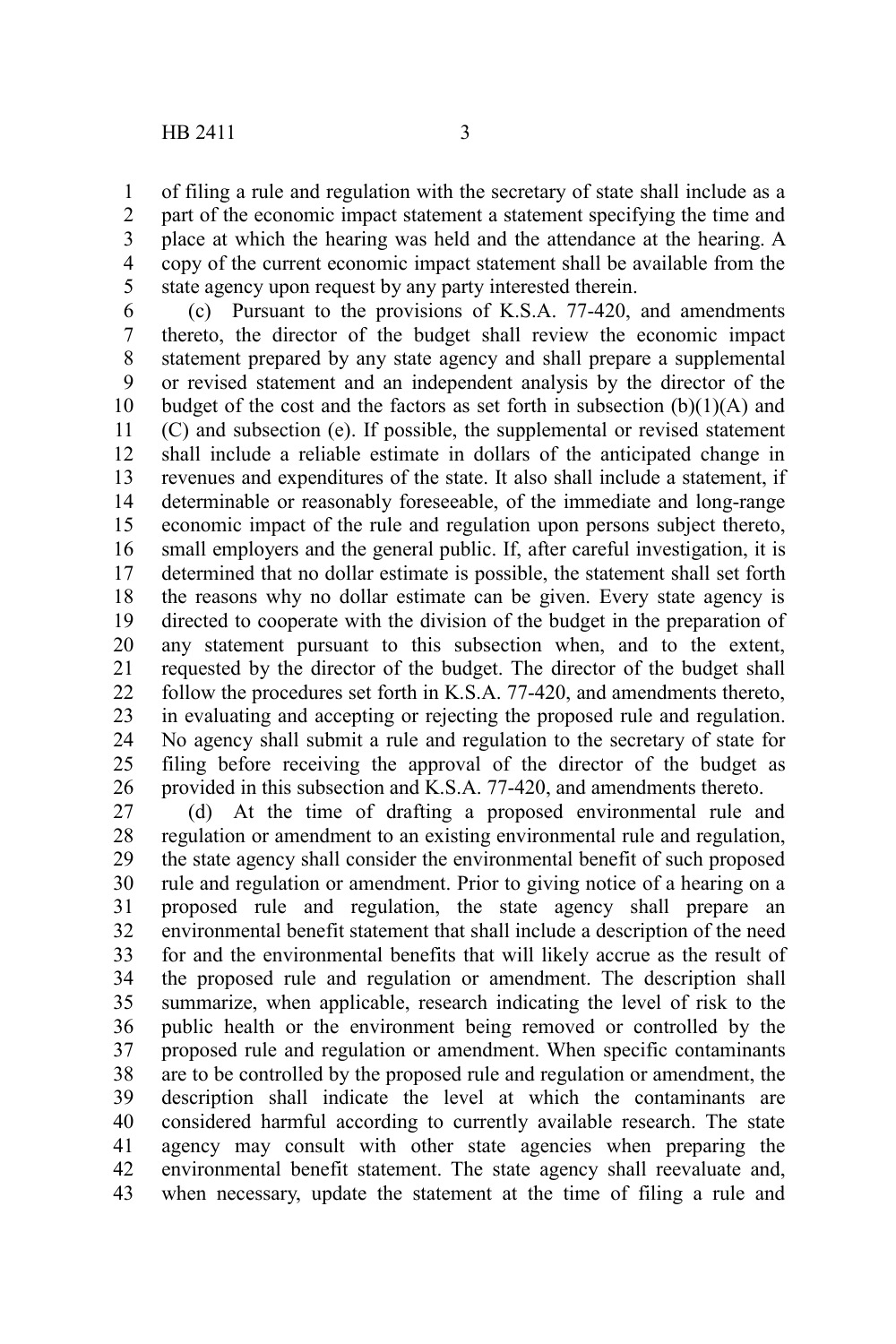regulation with the secretary of state. A copy of the current environmental 1

benefit statement shall be available from the state agency upon request by any party interested therein. 2 3

(e) In addition to the requirements of subsection (b), the economic impact statement for all environmental rules and regulations shall include: 4 5

(1) A description of the capital and annual costs of compliance with the proposed rules and regulations, and the persons who will bear those costs; 6 7 8

(2) a description of the initial and annual costs of implementing and enforcing the proposed rules and regulations, including the estimated amount of paperwork, and the state agencies, other governmental agencies or other persons or entities who will bear the costs; 9 10 11 12

(3) a description of the costs that would likely accrue if the proposed rules and regulations are not adopted, the persons who will bear the costs and those who will be affected by the failure to adopt the rules and regulations; and 13 14 15 16

(4) a detailed statement of the data and methodology used in estimating the costs used in the statement. 17 18

(f) In 2021, the legislative post audit committee shall direct the legislative division of post audit to conduct an audit to study: 19 20

(1) The accuracy of economic impact statements submitted by state agencies pursuant to this section for the immediately preceding seven years; 21 22 23

(2) the impact the review by the director of the budget has had on the accuracy of economic impact statements submitted by state agencies pursuant to this section; and 24 25 26

(3) whether the \$3,000,000 cost figure is the appropriate amount of economic impact to trigger the hearing procedure required by K.S.A. 77- 420(a), and amendments thereto. 27 28 29

Sec. 2. K.S.A. 2018 Supp. 77-420 is hereby amended to read as follows: 77-420. (a) (1) *Except as further provided by this subsection,* every rule and regulation proposed to be adopted by any state agency, before being submitted to the secretary of administration and the attorney general as required by this section, shall be submitted with the economic impact statement for the rule and regulation required by K.S.A. 77-416, and amendments thereto, to the director of the budget for review of the accuracy and completeness of the agency's economic impact statement. The director of the budget shall make an independent determination of the amount of implementation and compliance costs reasonably expected to be incurred by or passed along to businesses, local government and individuals over any two-year period as a result of the proposed rule and regulation and shall conduct an independent analysis of the factors set 30 31 32 33 34 35 36 37 38 39 40 41 42

forth in K.S.A. 77-416(b)(1)(A) and (C) and (e), and amendments thereto. 43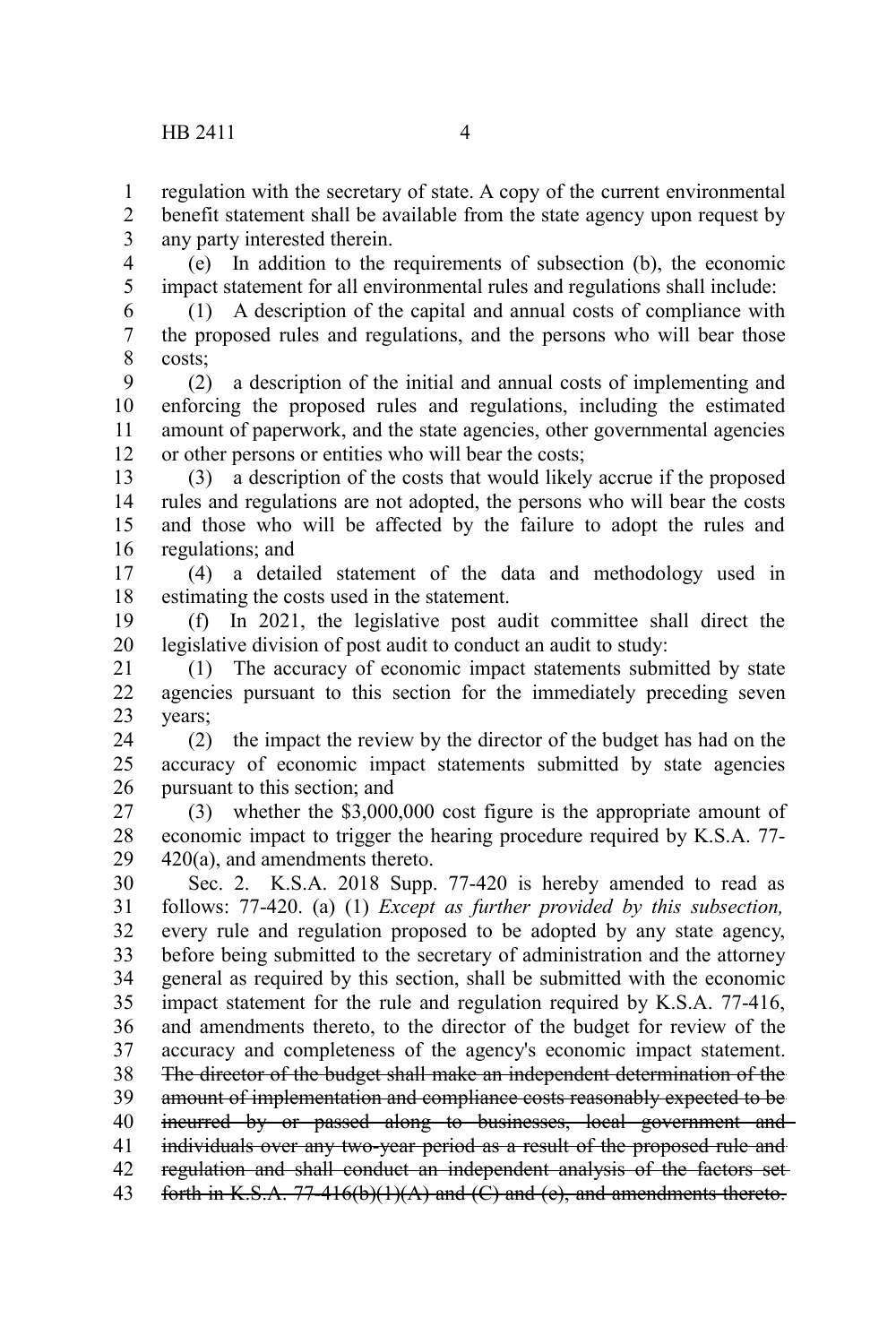Every rule and regulation approved *requiring approval* by the director of 1

the budget shall be stamped as approved, and the date of approval shall be indicated. 2 3

(2) If the director independently *agency* determines that a proposed rule and regulation submitted or resubmitted by the agency will not result in implementation or compliance costs of more than \$3,000,000 for businesses, local government or individuals in any two-year period, the director shall: 4 5 6 7 8

(A) approve the rule and regulation if the director independently determines that the economic impact statement is accurate, demonstrates a complete analysis as required by K.S.A.  $77-416(b)(1)(A)$  and  $(C)$  and  $(e)$ , and amendments thereto, and the director concurs with the economic impact statement; or 9 10 11 12 13

(B) disapprove the rule and regulation *agency shall provide a copy of the economic impact statement to the director, but the director shall not be required to review or approve the proposed rule and regulation*. 14 15 16

(3) If the director of the budget *agency* determines that the proposed rule and regulation will result in implementation and compliance costs of more than \$3,000,000 for businesses, local government or individuals in any two-year period, the director of the budget shall: 17 18 19 20

(A) approve the proposed rule and regulation, if the agency, prior to the submission or the resubmission of a rule and regulation to the director, holds a public hearing and finds that the costs of the proposed rule and regulation have been accurately determined and are necessary for achieving legislative intent and the director, after an independent analysis, concurs with the agency's findings and analysis and approves the economic impact statement; or 21 22 23 24 25 26 27

28

(B) disapprove the proposed rule and regulation.

*(4) If an agency is proposing a rule and regulation because of a federal mandate as described in K.S.A. 77-416(b)(1)(B), and amendments thereto, the agency shall provide a copy of the economic impact statement to the director, but the director shall not be required to review or approve the proposed rule and regulation, regardless of the implementation and compliance cost of the proposed rule and regulation.* 29 30 31 32 33 34

*(5) For the purposes of this subsection, the implementation and compliance cost shall be calculated from the effective date of the rule and regulation by subtracting the estimated cost savings from the total implementation and compliance cost, resulting in the net implementation and compliance cost.* 35 36 37 38 39

(b) The director of the budget shall submit an annual report to the legislature and to the joint committee on administrative rules and regulations on the first day of the 2019 regular legislative session and subsequent regular legislative sessions on all rules and regulations 40 41 42 43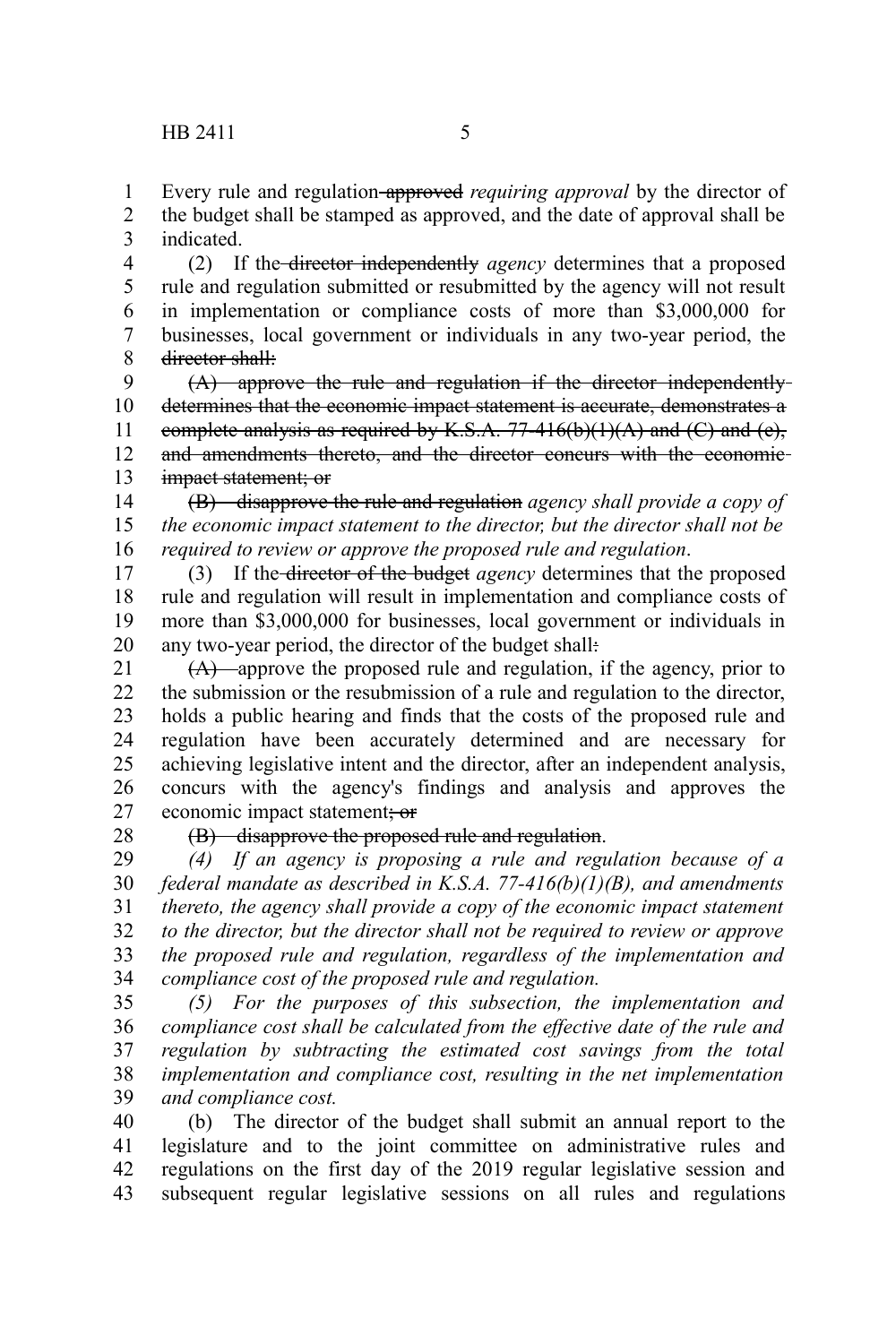approved or denied by the director. The report shall include the text of each rule and regulation reviewed, the final economic impact statement and a summary of the director's analysis supporting the decision to approve-or reject the rule and regulation. The director shall immediately submit a separate report to the legislature, if in session, and the joint committee on administrative rules and regulations upon the approval-ordenial of a rule or regulation with costs determined to be greater than \$3,000,000 for businesses, local government or individuals over any twoyear period. The report shall include an analysis of the agency's and the director's decisions with respect to the necessity of the cost of the rule and regulation to achieve legislative intent. 1 2 3 4 5 6 7 8 9 10 11

(c) Every rule and regulation proposed to be adopted by any state agency that has-been approved by the director of the budget pursuant to *complied with* the provisions of subsection (a), before being submitted to the attorney general under this section, shall be submitted to the secretary of administration for approval of its organization, style, orthography and grammar subject to such requirements as to organization, style, orthography and grammar as the secretary may adopt. Every rule and regulation submitted to the secretary of administration under this subsection shall be accompanied by a copy of any document which is adopted by reference by the rule and regulation. Every rule and regulation approved by the secretary of administration under this subsection shall be stamped as approved and the date of such approval shall be indicated therein. 12 13 14 15 16 17 18 19 20 21 22 23 24

(d) Every rule and regulation proposed by any state agency that has *complied with the provisions of subsection (a) and has* been approved by the director of the budget and the secretary of administration as provided in subsections (a) and *subsection* (c) before being adopted or filed shall be submitted to the attorney general for an opinion as to the legality of the same, including whether the making of such rule and regulation is within the authority conferred by law on the state agency. The attorney general shall promptly furnish an opinion as to the legality of the proposed rule and regulation so submitted. Every rule and regulation submitted to the attorney general under this subsection shall be accompanied by a copy of any document which is adopted by reference by the rule and regulation. Every rule and regulation approved by the attorney general under this subsection shall be stamped as approved and the date of such approval shall be indicated therein. 25 26 27 28 29 30 31 32 33 34 35 36 37 38

(e) No rule and regulation shall be filed by the secretary of state unless: 39 40

(1) The rule and regulation has been approved by the director of the budget *complied with the provisions of subsection (a)*; 41 42

(2) the organization, style, orthography and grammar have been 43